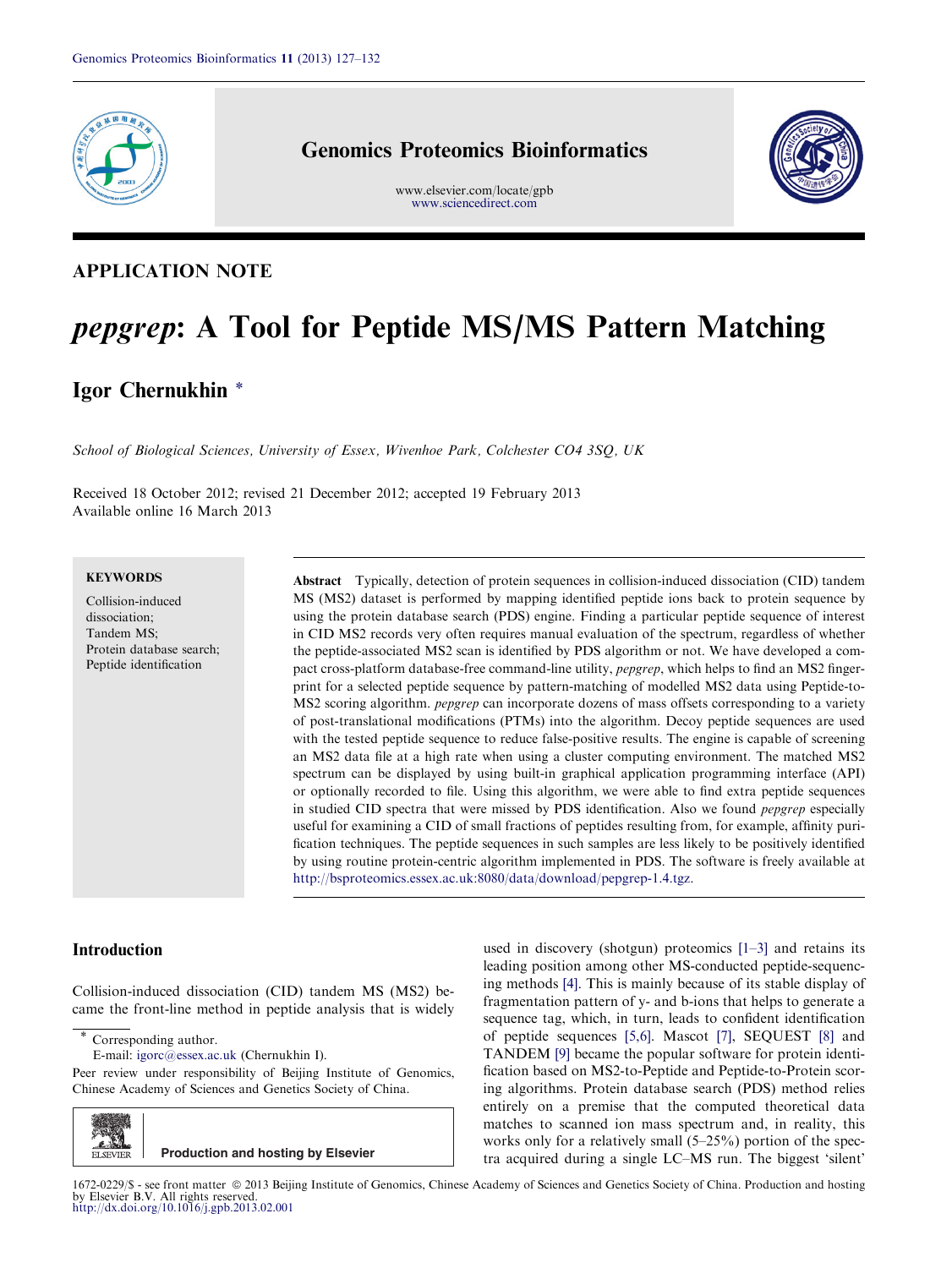part of acquired MS2 data is believed to contain a significant part of the 'peptide-looking' spectra that is usually left undiscovered by PDS. The reason for this is thought to be associated with (i) products of post-translational modifications (PTMs), (ii) missed cleavages, (iii) non-specific cleavages which may occur during protein breakdown and (iv) proteins whose sequences are not present in the searched database. Although modern search engines allow users to supply dozens of PTM-related mass offsets for PDS as additional options for fixed and/or variable PTMs, practically this is limited to simple amino acid side additions that may appear, for example, during oxidation and products of in vitro derivatization reactions. Input with a larger number of PTMs would be infeasible for standard computing architectures commonly used in research labs, due to elevated computational complexity in the search algorithm. Also this will lead to an increase in the number of false-positive estimations. Nevertheless, the above limitations are deemed to be not crucial for routine PDS protein discovery, because the majority of proteins will always yield some amount of PTM-free compounds during protein digest, which will be sufficient to satisfy PDS-scoring algorithm for confident identification of a protein.

Finding a particular peptide sequence in CID MS2 could be important for some applications that use a targeted approach like commonly used selected reaction monitoring-MS (SRM-MS) [\[10\]](#page-5-0), or its deviation, multiple reaction monitoring-MS (MRM-MS) [\[11\]](#page-5-0), technology. These may also include the selected detection of certain peptide sequences after affinity capture using unique PTMs as ligands. In either case, the successful surveying for the searched sequences will rely entirely on the PDS protein-centric scoring algorithm, which can return ambiguous results regardless of whether it is used with protein sequences or just a few peptides as a database. This may require more meticulous analysis of the tandem spectra which is typically associated with manual spectrum interpretation. However the large volumes of MS2 datasets produced by modern tandem MS instruments make manual examination very inconvenient and thus an automated database-free peptide-centric algorithm for fast matching and viewing of a sequence pattern in MS2 scans is thought to be beneficial. We found that using the Peptide-to-MS2 modelling algorithm supplemented with the parallel complementary tests for decoy sequences does produce good results for surveying a specified peptide sequence pattern in CID MS2 spectra.

Here we describe a simple database-free approach, pepgrep, for searching peptide pattern matching in CID MS2 data files that were obtained from popular types of MS tandem instruments. The name pepgrep is assigned by analogy to a popular POSIX utility grep. The matched MS2 spectra can be displayed using graphical API or saved to a file for further visual examination, along with the matched MS2 scan data that can be copied to a separate file. Optionally, it can include a number of mass offsets for amino acid residues related to specific PTMs.

#### Results

The ability of Peptide-to-MS2 algorithm to score identically to PDS algorithm for the same MS2 pattern was estimated by comparing the results produced by both popular search engines Mascot and TANDEM with those by pepgrep. For this

purpose, we created a diagnostic MS2 dataset; a subset of the spectra was selected based on high confidence scoring by both TANDEM and Mascot search engines and expert-conducted visual quality estimation. MS2 data were generated by the Q-TOF instrument (''Premier'', Waters) with routine LC–MS run with a tryptic protein digestion. The representative subset was subsequently analysed with pepgrep and found that all PDS-selected MS2 ions were also among the highscored peptide patterns matched by pepgrep (data not shown). This suggests that Peptide-to-MS2 algorithm is cross-compatible with PDS and can be implemented for peaking up and visualizing a single peptide pattern match among MS2 spectra during iteration of the dataset.

In another instance, we used a combination of TANDEM and pepgrep to analyse the products of co-immunoprecipitation (co-IP) reaction of mammalian cell proteins. The enriched co-IP protein band of interest was extracted from a Coomassie stained gel and subjected to in-gel tryptic digestion. The CID MS2 spectra were obtained by using an ion-trap instrument (Esquire, Bruker) during standard LC–MS run. MS2 identification with TANDEM revealed a number of proteins. Among them, one was of particular interest, which is ATP-dependent RNA helicase A (Swiss-Prot accession No. Q08211). Using in silico digestion, we generated all tryptic peptides for this protein with the number of missed cleavages equal to two and a set of expected PTMs allowed into the search. Analysis with pepgrep displayed the presence of MS2 spectra matching a significantly larger number of peptides than those identified during TANDEM search (Table 1, see detailed spectra in supplementary Figure S1). All of the peptide-associated MS2 patterns resembled a good profile for both y- and b- ions estimated by visual examination.

Finally, we evaluated pepgrep in finding expected sequence patterns in MS2 scans generated by ion trap LC–MS analysis of affinity-captured peptides. In this experiment, we affinitypurified a peptide fraction attached to poly-ADP-ribose (PAR) using a boronic acid affinity media. The N-terminus of CCCTC-binding factor (CTCF), a transcriptional factor [\[12\],](#page-5-0) is known to carry the PAR moiety; however, there is no method available to directly detect the peptide sequences carrying this modification. The affinity purification procedure included binding, washing and in situ mild alkaline hydrolysis, which led to detachment of the peptides from the modification and their elution from the media. The eluted peptides were subjected to the CID MS2 scan and the output was analyzed with peprep matching in silico digested peptides from N-terminus of CTCF. The expected sequence 'VVGNMKPPKPTKIK' gave a good pattern match to one of the analyzed spectra with a confident score. No matching peptides were found when using either Mascot or TANDEM.

All datasets used for these examples are supplied with *pepg*rep package for testing purposes.

#### **Discussion**

pepgrep offers a quick and friendly way to examine MS2 output data for the presence of a target peptide by matching MS2 spectrum patterns of modelled peptide sequence. It is primarily designed for use with MS2 datasets generated by CID MS scan of a peptide mix subjected to targeted proteomics. This may include products of in vitro derivatization or affinity purification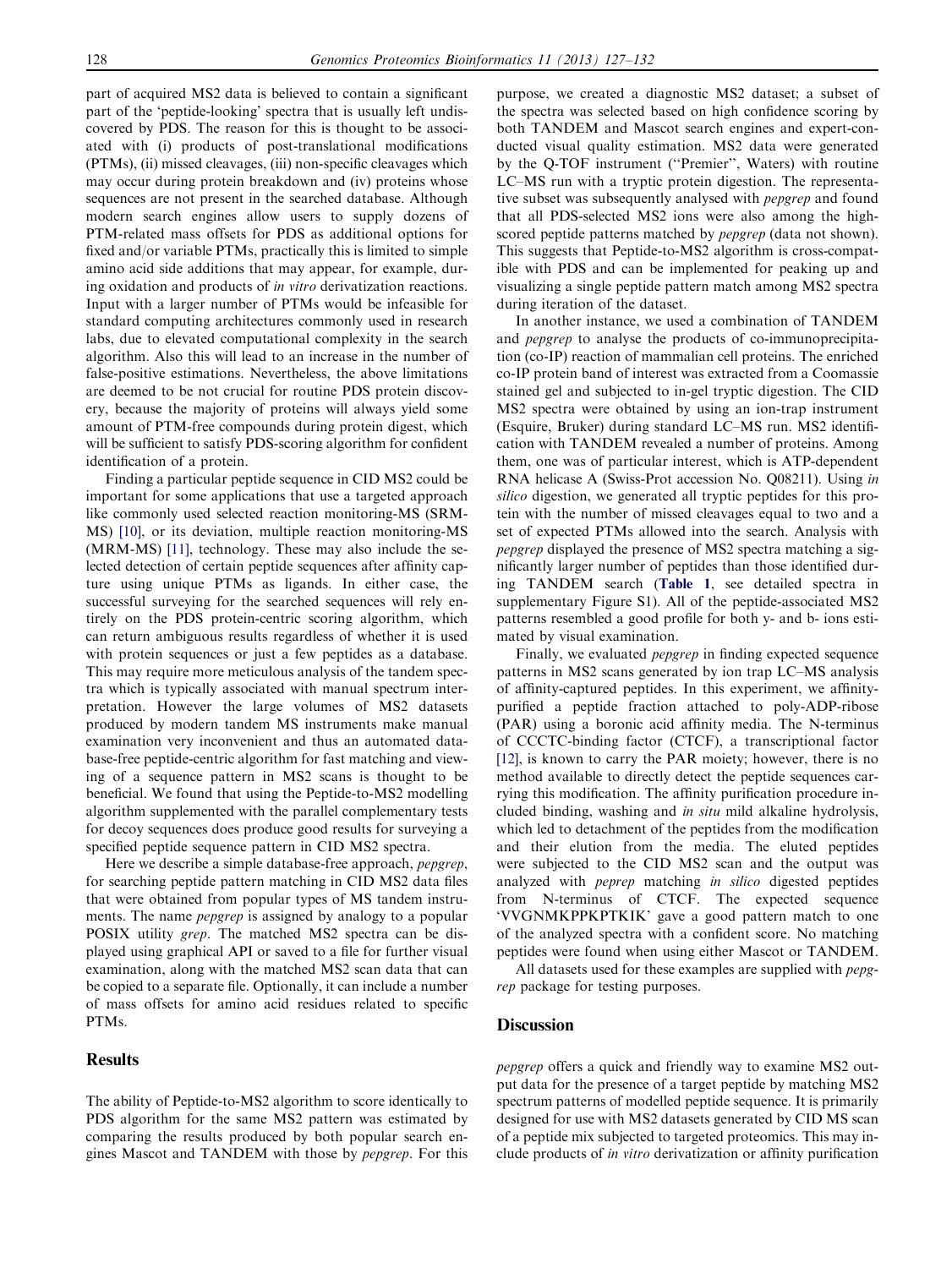#### Table 1 List of identified peptides from ATP-dependent RNA helicase A after pepgrep scrutiny of TANDEM - generated MS2 dataset

| <b>TANDEM</b>                                               |       | Pepgrep                      |        |                  |
|-------------------------------------------------------------|-------|------------------------------|--------|------------------|
| Peptide sequence                                            | Score | Peptide sequence             | Score  | FDR value        |
| AAEC(57.02)NIVVTOPR                                         | 47    | AAEC(42.000)N(28.000)IVVTQPR | 27.47  | 4.737652e-03     |
| AAMEALVVE(48.13)VTK(348.08)                                 | 25.9  | AAEC(57.000)NIVVTQPR         | 138.02 | $1.110223e - 16$ |
| AGY(80.0)GAGVGGGYR(48.13)                                   | 27.3  | AGYGAGVGGGY(80.000)R         | 27.15  | 4.737652e-03     |
| <b>DFVNYLVR</b>                                             | 38.2  | <b>DAQSNAAR</b>              | 31.39  | 3.512739e-05     |
| <b>DINTDFLLVVLR</b>                                         | 43.3  | <b>DFVNYLVR</b>              | 94.78  | $1.110223e - 16$ |
| ELDALDANDELTPLGR                                            | 54.3  | DIN(15.900)TDFLLVVLR         | 24.18  | $1.440836e - 02$ |
| GPSGGYR(48.13)GSGGFQR(48.13)                                | 29.5  | <b>DINTDFLLVVLR</b>          | 28.43  | 3.213288e-03     |
| <b>ISAVSVAER</b>                                            | 27.1  | <b>DVVQAYPEVR</b>            | 30.69  | 3.397741e-04     |
| LAAQ(0.984)SC(57.02)ALSLVR                                  | 36.5  | ELDALDANDELTPLGR             | 63.33  | 1.151720e-08     |
| LAAQSC(57.02)ALSLVR                                         | 41.2  | FCE(132.000)HKR              | 14.52  | $2.069473e - 02$ |
| <b>LAQFEPSQR</b>                                            | 34.9  | GAYGTGY(80.000)FGQGR         | 28.93  | $6.426576e - 03$ |
| LGGIGQFLAK                                                  | 41.4  | <b>ILAKLPIEPR</b>            | 22.87  | $1.003080e - 02$ |
| NFLYAWC(16.0)(57.022)GKR                                    | 25.8  | KDAQ(14.000)SNAAR            | 20.63  | 1.205977e-02     |
| Q(-17.026PAIISQLDPVNER                                      | 48.4  | <b>KILTTEGR</b>              | 23.15  | $1.663446e - 03$ |
| Q(-17.02)LYHLGVVEAYSGLTK                                    | 49.2  | <b>KKEGETVEPYK</b>           | 19.49  | 4.936857e-02     |
| QPAIISQLDPVNER                                              | 30.9  | LETHMTPEM(16.000)FR          | 20.98  | 3.537777e-02     |
| RGGGRGAYGTGYFG                                              | 33.6  | LGGIGQFLAK                   | 38.14  | 7.610913e-06     |
| <b>TTQVPQFILDDFIQNDR</b>                                    | 50.4  | LNM(16.000)ATLR              | 46.51  | $2.902661e - 09$ |
| <b>VFDPVPVGVTK</b>                                          | 38.6  | LNO(14.000)YFQK              | 16.68  | $1.734483e - 02$ |
| VQ(0.984)SD(48.13)GQ(0.984)IVLVD(48.13)D (48.13)WIK(348.08) | 32.4  | <b>LPIEPRFGK</b>             | 36.38  | 7.687045e-06     |
| VQ(0.984)SDGQIVLVDDWIK                                      | 36.5  | MARYDNGS(80.000)GYRR         | 33.73  | $4.120412e - 04$ |
| <b>YPSPFFVFGEK</b>                                          | 42.3  | MGGEEAE(132.000)IR           | 26.27  | 9.391127e-04     |
| <b>YTQVGPDHNR</b>                                           | 27.1  | MTPS(146.000)YEIR            | 16.85  | 3.195733e-02     |
|                                                             |       | NFLY(80.000)AWCGKR           | 19.62  | $3.071417e - 02$ |
|                                                             |       | <b>NFLYAWCGKR</b>            | 25     | 4.520593e-03     |
|                                                             |       | <b>QLGRRIFAR</b>             | 18.97  | 2.611949e-02     |
|                                                             |       | RKMT(162.000)PSYEIR          | 33.21  | 8.507759e-05     |
|                                                             |       | SFIAE(14.000)MTIYIK          | 20.96  | 3.537777e-02     |
|                                                             |       | <b>SFIAEMTIYIK</b>           | 39.53  | 1.193067e-05     |
|                                                             |       | <b>TNLEQRK</b>               | 19.72  | $4.677653e - 03$ |
|                                                             |       | <b>TPLHEIALSIK</b>           | 35.76  | $7.820860e - 05$ |
|                                                             |       | TTQVPQFILDDFIQNDR            | 47.62  | 3.866538e-05     |
|                                                             |       | VAFERGEEPGK                  | 74.54  | 9.292567e-14     |
|                                                             |       | <b>VFDPVPVGVTK</b>           | 46.31  | 3.756522e-07     |
|                                                             |       | YDNGSGYR                     | 17.68  | $2.164263e - 02$ |
|                                                             |       | <b>YPSPFFVFGEK</b>           | 53.82  | 9.982491e-09     |
|                                                             |       | YTQVGPDHN(0.900)R            | 26.84  | 1.966587e-03     |

Note: The protein has been identified by TANDEM with 'expect' value -79.8 using UniProtKB/Swiss-Prot database release 2012\_03. The following mass modifiers for amino acid residues were supplied for TANDEM search: 15.994915@M, 15.994915@W, 0.9848@N, 0.9848@Q, 31.98983@M, 31.98983@W, 162.0528@N, 162.0528@T, 162.0528@K, 80@S, 80@T, 80@Y, 14.0157@C, 14.0157@K, 14.0157@R, 14.0157@H, 14.0157@D, 14.0157@E, 14.0157@N, 14.0157@Q, 28.0314@C, 28.0314@K, 28.0314@R, 28.0314@H, 28.0314@D, 28.0314@E, 28.0314@N, 28.0314@Q, 42.0471@C, 42.0471@K, 42.0471@R, 42.0471@H, 42.0471@D, 42.0471@E, 42.0471@N, 42.0471@Q, 57.0518@C, 71.067@C, 42.0106@K, 42.0106@S, 0.984@Q, 0.984@C, 0.984@N, 18.010565@H, 18.010565@R, 15.9949@P, 15.9949@K, 15.9949@D, 15.9949@N, 15.9949@C, 348.08@K, 348.08@R, 132@R, 132@N, 132@E, 132@D, 78.13@ R,78.13@N, 78.13@E, 78.13@D, 48.13@R, 48.13@N, 48.13@E, 48.13@D, 146.057@S. pepgrep annotated spectra for the identified peptides are displayed in Figure S1.

using PTM-specific ligands, as the module can incorporate a large variety of amino acid mass-modifying values into the computation algorithm. The matched spectrum can be instantly visualized during the search time or saved as an image and data file for later examination. Tests with a vast range of samples of MS2 spectra from the PeptideAtlas repository [\(http://www.peptideatlas.org\)](http://www.peptideatlas.org) revealed that the complementary scoring using decoy peptide sequences helps to validate the searched sequence among large number of noisy spectra. This approach also allows quick and confident detection of targeted sequences in chimeric spectra.

pepgrep can be easily plugged into targeted proteomic workflows as an additional module, which could help, for example, to select targeted sequences for quantitative SRM-MS or a similar experimental design where MS2 detection of a particular peptide sequence is required. The difference in algorithms between PDS and pepgrep is illustrated in more details in [Figure 1](#page-3-0). While the current version of pepgrep is designed only for the analysis of CID datasets by using y/b-ion fragmentation patterns, it can be easily converted into c/zion matching module by modifying pepgrep code and thus making it possible to be used for other types of fragmentation like electron transfer dissociation (ETD)-MS.

Although pepgrep was primarily designed for use with targeted proteomics, its ability to use a greater number of mass modifiers in pattern matching can also be implemented in shotgun proteomics in a ''post-discovery'' stage. Identification of PTM-modified peptides remains a challenging task in discovery proteomics despite significant progress made in the development of peptide tandem mass spectrometry during the last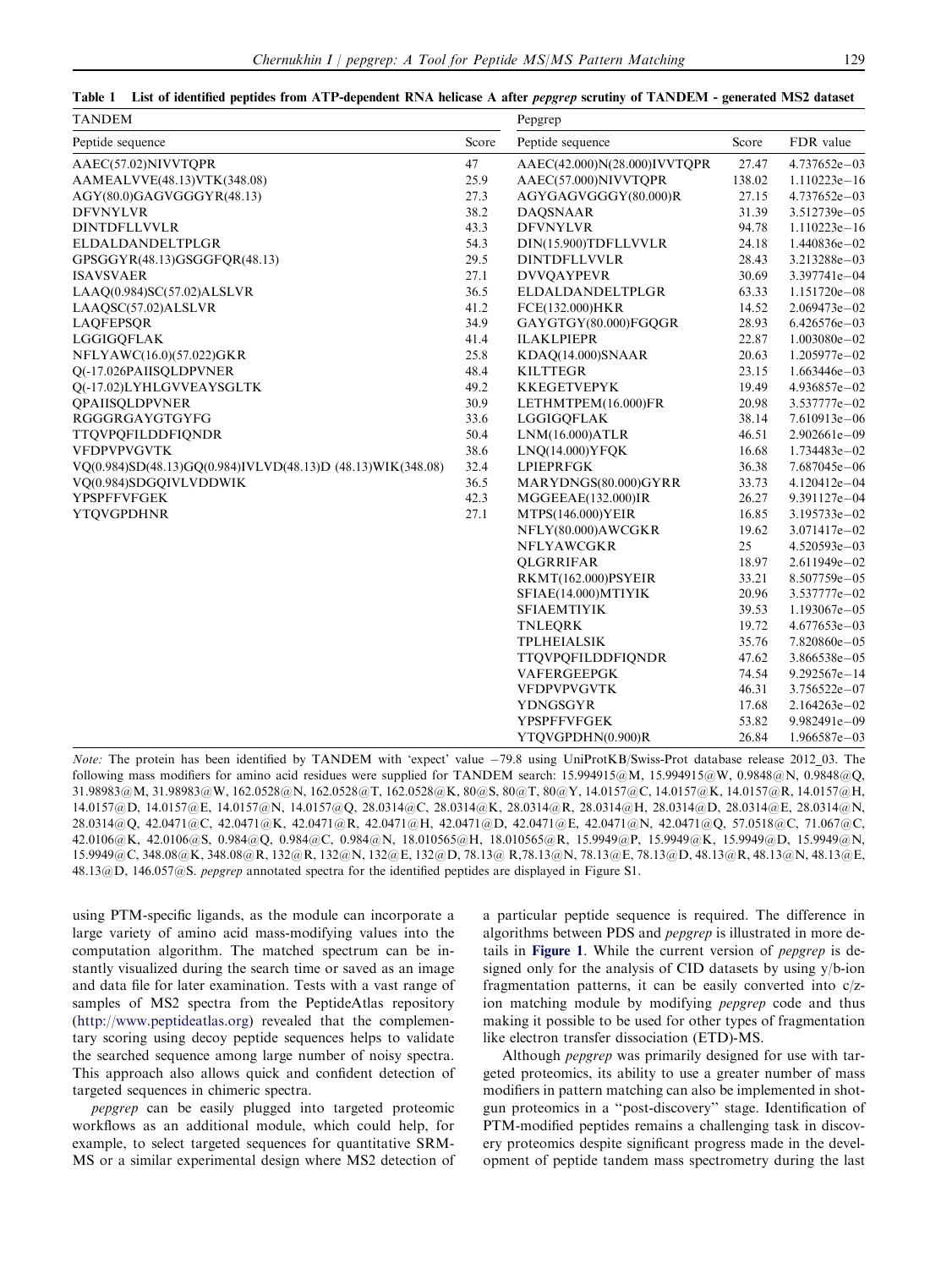<span id="page-3-0"></span>

Figure 1 The flowchart outlines key steps in the search algorithms of *pepgrep* in comparison to a PDS engine

pepgrep evaluates a match of single selected peptide against all input MS2 spectra, whereas PDS algorithm scores a match of each MS2 spectrum against all peptide sequences in database.

decade and emerging new software products with new concepts for prediction and detection of PTMs. Numerous studies in shotgun proteomics showed that standard PDS alone cannot solve this task and should be reinforced with other methods and algorithms [\[13\].](#page-5-0) From the software point of view, there are several models that have been tested in proteomics workflows, which have been successful at detecting a broad range of PTMs. For example, PDS search can be successfully combined with de novo sequencing algorithm for filtering databases based on sequence tags as it was implemented in the InsPecT project [\[14\].](#page-5-0) Another example illustrates the use of TANDEM in 'two-pass' workflow [\[9\]](#page-5-0), where the first discovery stage with routine PDS was followed by the second search of a mini-database generated from proteins identified in the discovery stage with a broad range of PTM-related mass offsets included. Similarly, pepgrep can be used for searching the patterns of potentially-modified peptides selected from a subset of peptides identified during a routine PDS run. It is crucial that the MS2 dataset contains good quality ion fragmentation spectra with low noise to meet criteria of complementary tests using decoy sequences.

The use of a cluster computing environment with *pepgrep* makes it easier to handle large MS2 data files that are usually generated by LC–MS run. The described approach provides an easy solution for comprehensive analysis of CID MS2 datasets.

#### Materials and methods

pepgrep was built in Python programming language. The module implements the numpy numeric library in all MS2 manipulation routines and also uses numpy array implementation for structured data handling and manipulation. There are four class modules that provide functionality to pepgrep, which handle spectrum allocation, MS file input/output (IO) manipulations and MS2 spectrum routines, and build MS2 spectral models for peptide sequence with different types of fragmented ions.

#### Usage

pepgrep.py [-options or  $\omega$ OptionFile] <peptide sequence | file file with peptide sequences  $>$  < input ms2 dataset  $>$ .

#### **Options**

Options can be supplied with a command line or with a file. Command line options are the following:

| -ferr (digit)    | mass tolerance for fragment ion                    |
|------------------|----------------------------------------------------|
| -perr (digit)    | mass tolerance for peptide                         |
| $-it$ (digit)    | intensity threshold. The level of intensity above  |
|                  | which peaks are considered significant.            |
|                  | This option should accompany 'thr' option          |
| -thr $(Y N)$     | spectrum thresholding. This should be considered   |
|                  | for quadrupole-time-of-flight (O-TOF) or ion trap  |
|                  | types of data                                      |
| -filter $(Y N)$  | turns on filtering the first three tryptic y-ions. |
|                  | This makes sense only for Q-TOF type of spectra    |
| -pw (digit)      | predefined peak width                              |
| -pmfixed $(Y N)$ | turns on or off peptide mass validation. When      |
|                  | turned on, pepgrep will select only spectra, for   |
|                  | which both fragment and precursor masses of        |
|                  | simulated and tested MS2 will match                |
| -fdr (digit)     | expected false discovery rate (FDR) (q) value      |
|                  | threshold for Peptide-to-MS2 algorithm, below      |
|                  | which the pattern match score is considered        |
|                  | significant                                        |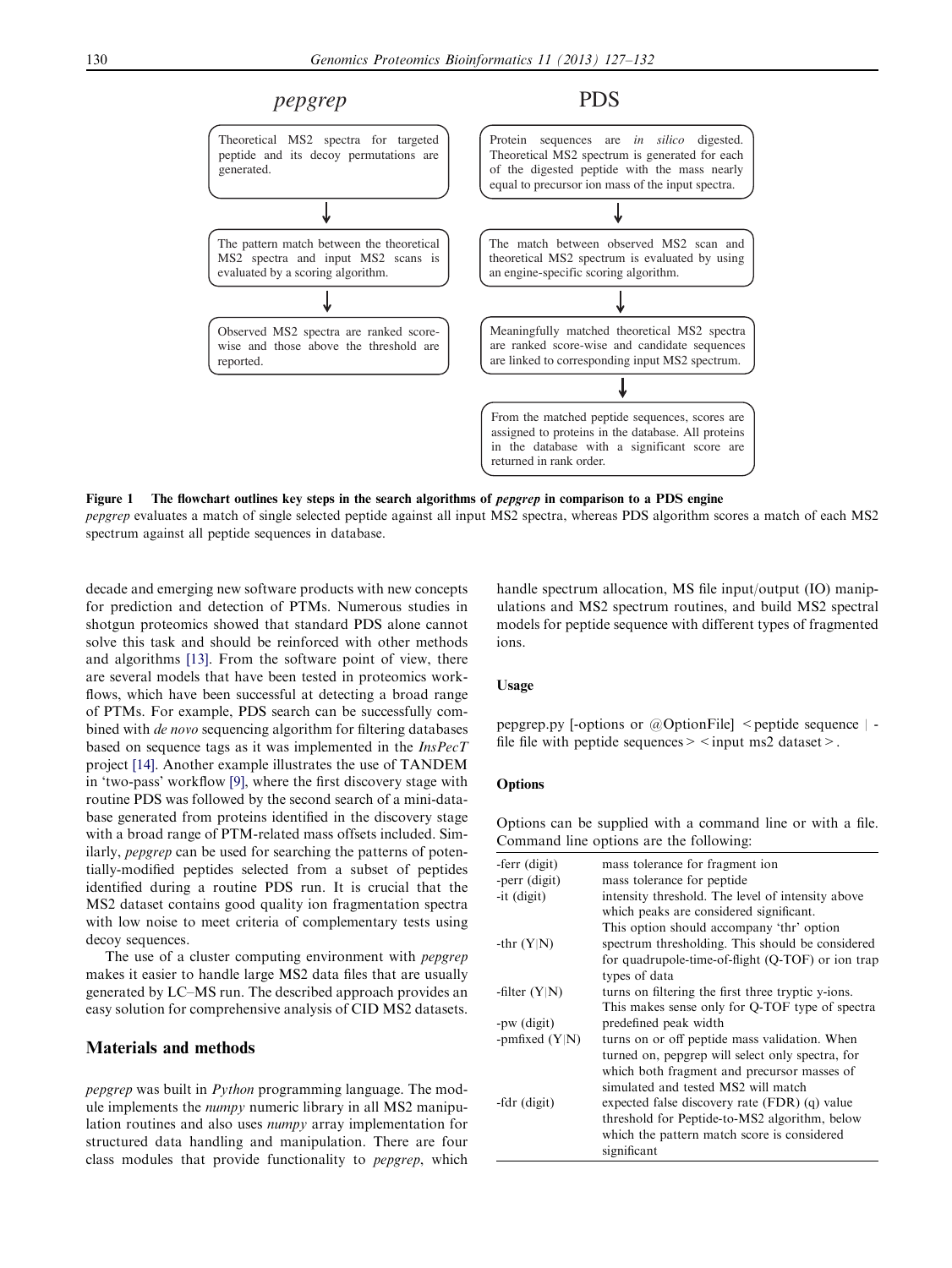There are four files located in *pepgrep* directory, which contain pre-set values for the auto-selection of options required for certain types of MS2 instruments. These files include I. param for ion trap, Q.param for Q-TOF, T.param for triple quad and O.param for Orbitrap instruments. The parameter file can be supplied with argument line using  $\hat{a}$  prefix. However, the command line options will override options supplied with the file.

| -showgr  | uses graphical user interface (GUI) to display matched |
|----------|--------------------------------------------------------|
|          | spectrum                                               |
| -savegr  | saves spectrum plot in a file                          |
| -savedta | stores MS2 data of matched spectrum in DTA file        |

#### pepgrep on multicore computing environment

The implementation of message passing interface (MPI) to python,  $mpi4py$  or *pypar* library can be used with *pepgrep*, which is included in pepgrep.mpi.py. MPI-pepgrep is normally launched from pepgrep.sh shell script which invokes the corresponding Open MPI or MPICH2 libraries in a multiprocessor environment. To use the MPI-pepgrep, it is necessary to build *mssplitter* binary tool from  $C++$  source files supplied in the corresponding subdirectory. mssplitter is invoked before starting pepgrep.mpi.py to split the MS2 dataset in parts corresponding to the number of MPI processes. The splitting of the original MS2 spectra file is done according to a spectrum boundary rather than the size of the resulting file. All spectra are indexed in split files to keep the original order of MS2 scans. The command line for MPI-pepgrep is similar to single thread pepgrep, except that the invocation command line includes shell script *pepgrep.sh*, which is also included in *pepgrep* package.

#### File formats for MS2 dataset

Four types of most common MS2 formats are supported, including MGF, DTA, PKL and MZXML. File formats are recognized by the file extension.

#### Peptide-to-MS2 scoring

pepgrep uses Peptide-to-MS2 modelling algorithm for scoring the match between reference and observed patterns in MS2 spectral data for y- and b-ion fragmentation profiles. The module builds simulated MS2  $m/z$  ion scans in a form of numpy arrays for the reference and decoy peptide sequences at the same time. The decoy sequences are generated using random permutations of the original peptide sequence. The optimal number of decoy sequences used in PMS was found to be equal to  $1/3$  of number of amino acid residues in the reference peptide. This number was deducted empirically.

The input MS2 spectrum data are parsed into the *numpy* arrays through the iteration of the dataset. The reference and the input array data are compared using numpy functions for fast data manipulations in arrays. The matched spectra are scored and the spectrum with the highest rank is subjected to complementary test using MS2 decoy data built with decoy peptide sequences ([Figure 1](#page-3-0)). The score for a tested peptide is calculated using the following equation:

$$
S = Iw \times \frac{Y + B}{|Y - B| + 1} \times b \text{ where } Iw = \frac{\sum I_t \times \sum I}{I_m \times L_m \times z} \text{ and}
$$
  

$$
b = 1.0 + \frac{Y_{conlig} + B_{conlig} + YB_p}{L}.
$$
 (1)

The scoring formula takes into account the relation to three major properties in potentially matched MS2 scan: (i) cumulative intensity weight  $(Iw)$  of the matched ions (adjusted to theoretical intensities), (ii) the total number of  $y$ - and  $b$ - ions (biased towards the presence of the both types of ions) and (iii) number of scored contiguous ions  $(b)$ . We refer to I and  $I_t$  as the intensity of a peak and theoretical intensity, respectively, which match the corresponding ion from a simulated spectrum.  $I_m$  is maximum intensity in the matched spectrum,  $L_m$  is the number of matched ions and Z is a charge state. Y and  $B$  are the sums of matched  $y$ - and  $b$ - ions, respectively.  $Y_{\text{contig}}$  and  $B_{\text{contig}}$  refer to the number of contiguous y- and b- ions found, respectively, and  $YB_p$  is equal to the number of pairs of  $y$ - and  $b$ - ions supposedly derived from the same fragment product. L is the total number of ions in the model. The range of score values produced is similar to the expectation value produced by TANDEM and Mascot peptide score.

#### False discovery rate

The statistical significance in Peptide-to-MS2 scoring for both targeted and decoy peptide models was evaluated by implementing the negative binomial distribution model. FDR was calculated for each produced score by invoking complementary cumulative distribution function from scipy library with subsequent FDR adjustment to the generated  $P$  value. The FDR threshold allows the user to manipulate the significance criteria for selection of the matched MS2 models for output. If FDR for any of MS2 models generated from decoy sequences is less than or equal to a user-defined threshold, then the spectrum is rejected regardless of the search result for the targeted sequence.

#### Spectrum filtering

pepgrep filters input MS2 data based on certain criteria pertaining to the quality of spectrum. These include such conditions as minimal and maximal mass of the precursor ion, charge state, minimal number of fragment peaks and the ratio between high and low masses in the spectrum.

#### Spectrum thresholding

The spectrum thresholding includes a single routine for cutting off the peaks that are found below the selected intensity threshold. The intensity threshold can be supplied either with options or otherwise calculated programmatically based on the mass/ intensity distribution profile of the spectrum. It is optimized to be used primarily with Q-TOF and Orbitrap types of scans that usually display numerous low intensity 'noise' peaks.

#### Post-translational modifications

The mass offsets corresponding to various PTMs can be supplied in the file named '.modifications', which can be